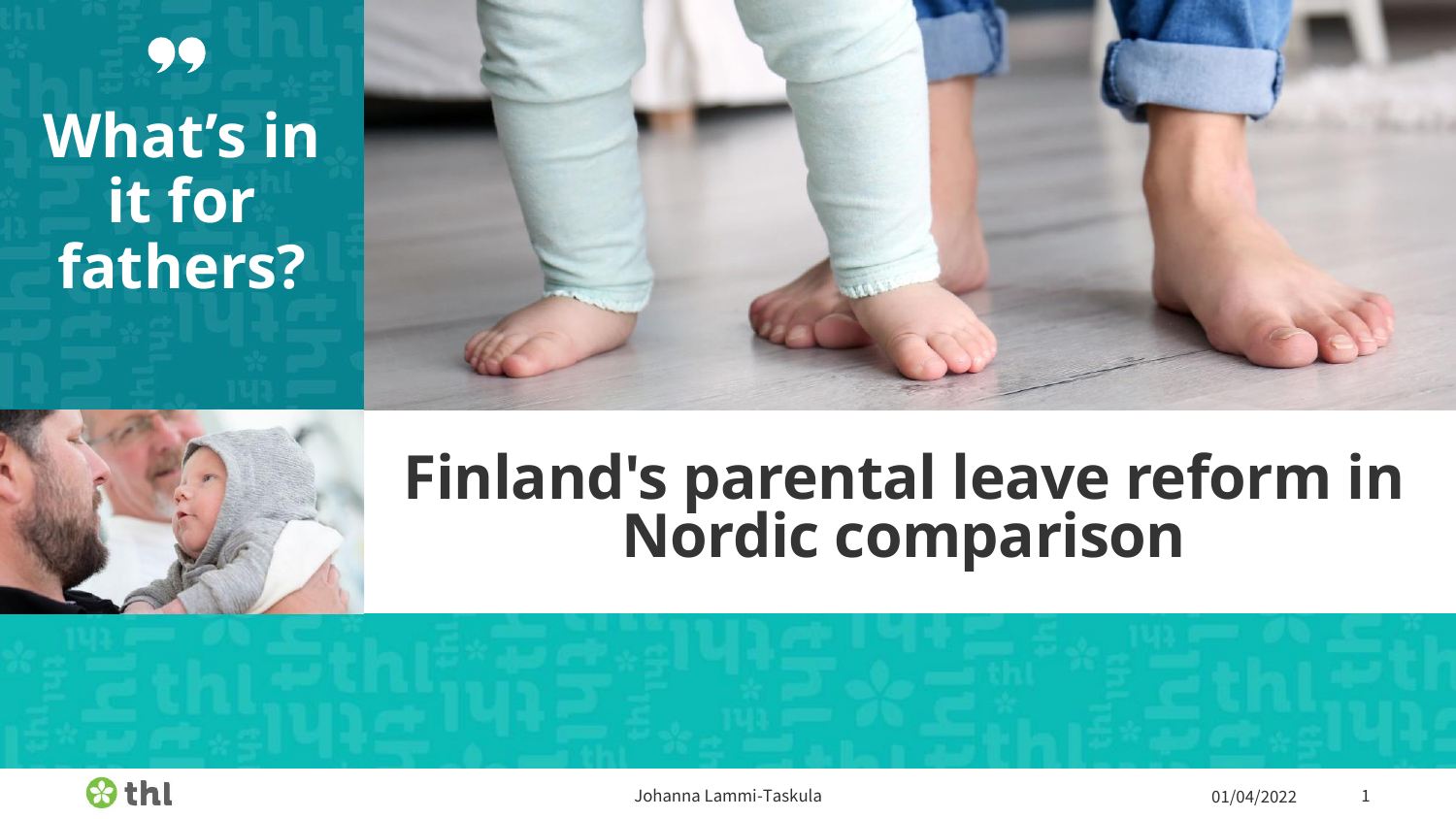### **The Finnish parental leave reform raised interest in international media**



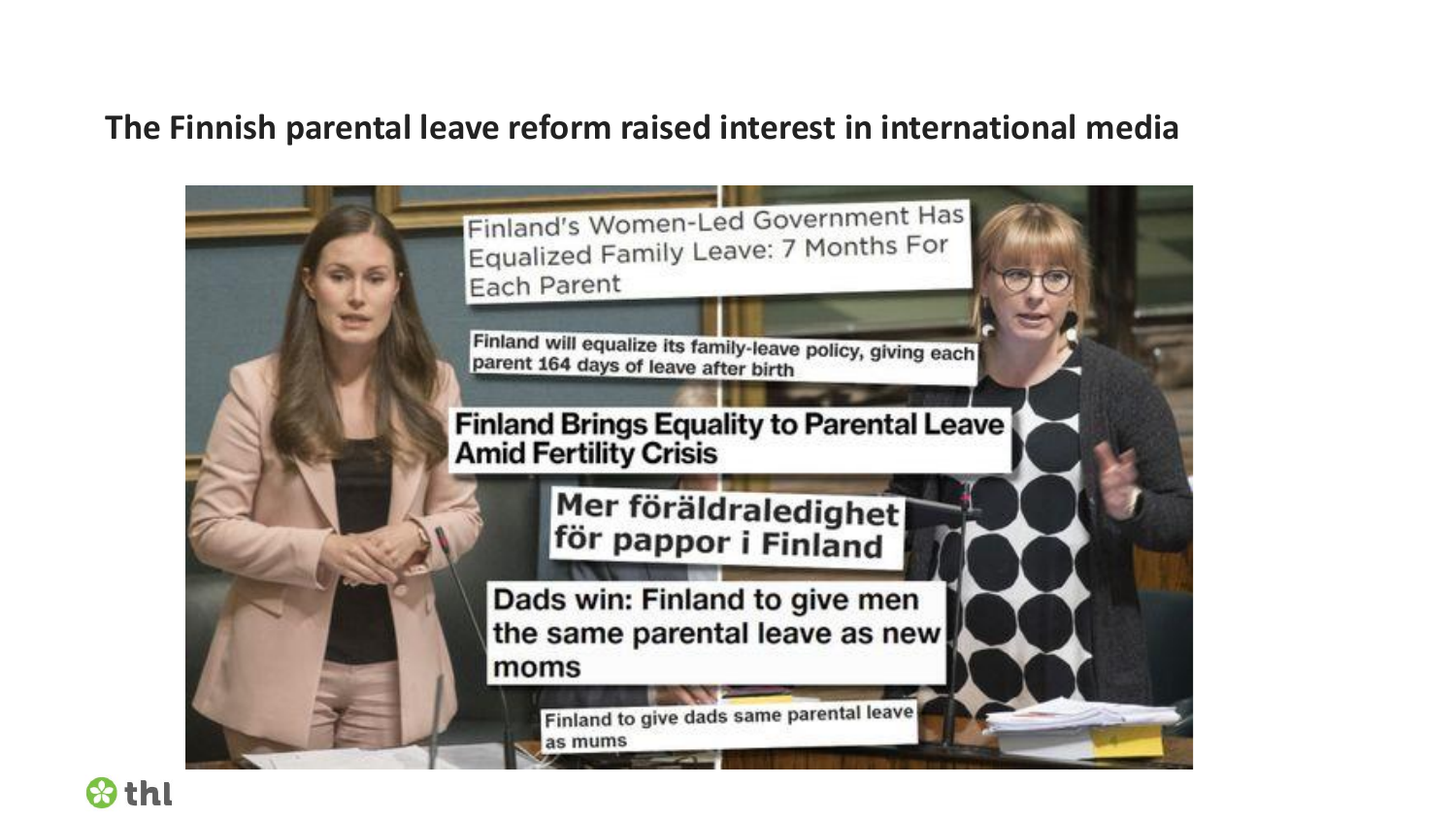# **Aims of the parental leave reform**

- more gender equality in parenting and working life
- better reconciliation of paid work and family life, including more flexibility and choice
- higher level of wellbeing in families with young children, including better family economy
- more equality between children living in different kinds of families (single-parent, adoptive, same-sex etc).

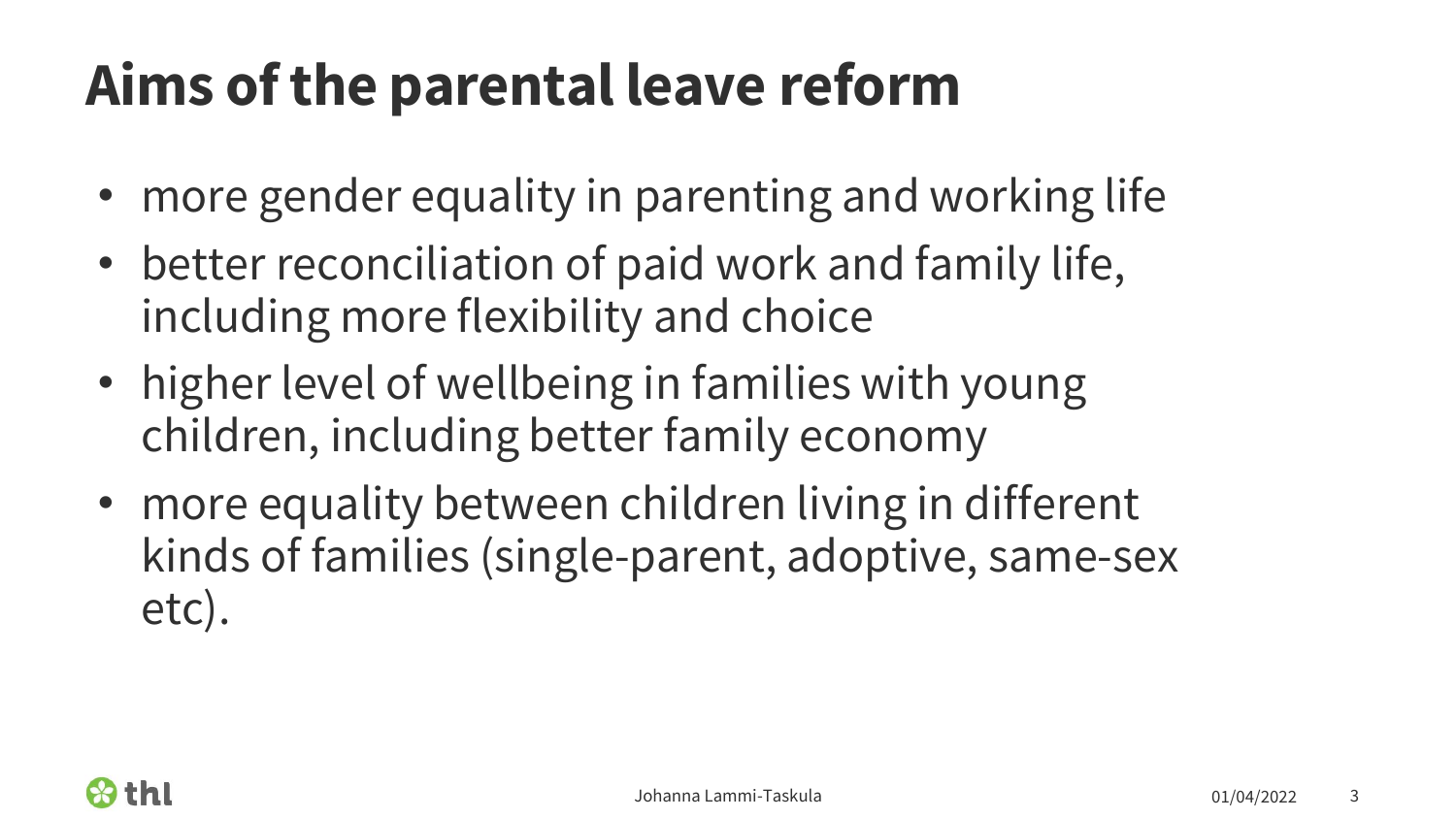# **What changes in August 2022?**

- Gender neutral terminology: from maternity/paternity/parental leave to *parental leave*
- Longer leave period with income-related benefit: from 10 months after birth to *13 months*
- Symmetric leave quotas for each parent (6,4 months) of which 2,5 months is transferable to the other parent/spouse/other guardian: from a nine-week father's quota to almost *4 months*.
- More flexibility in timing leave: from only fathers' to *both parents*' possibility to use leave until *child is two years old.*
- More flexibility in dividing leave in parts: from two parental leave periods per parent to unlimited number of benefit periods (leave take-up needs to be negotiated with the employer).
- Part-time parental leave: no longer need for both parents to take part-time leave simultaneously; possibility to save half days.

### thl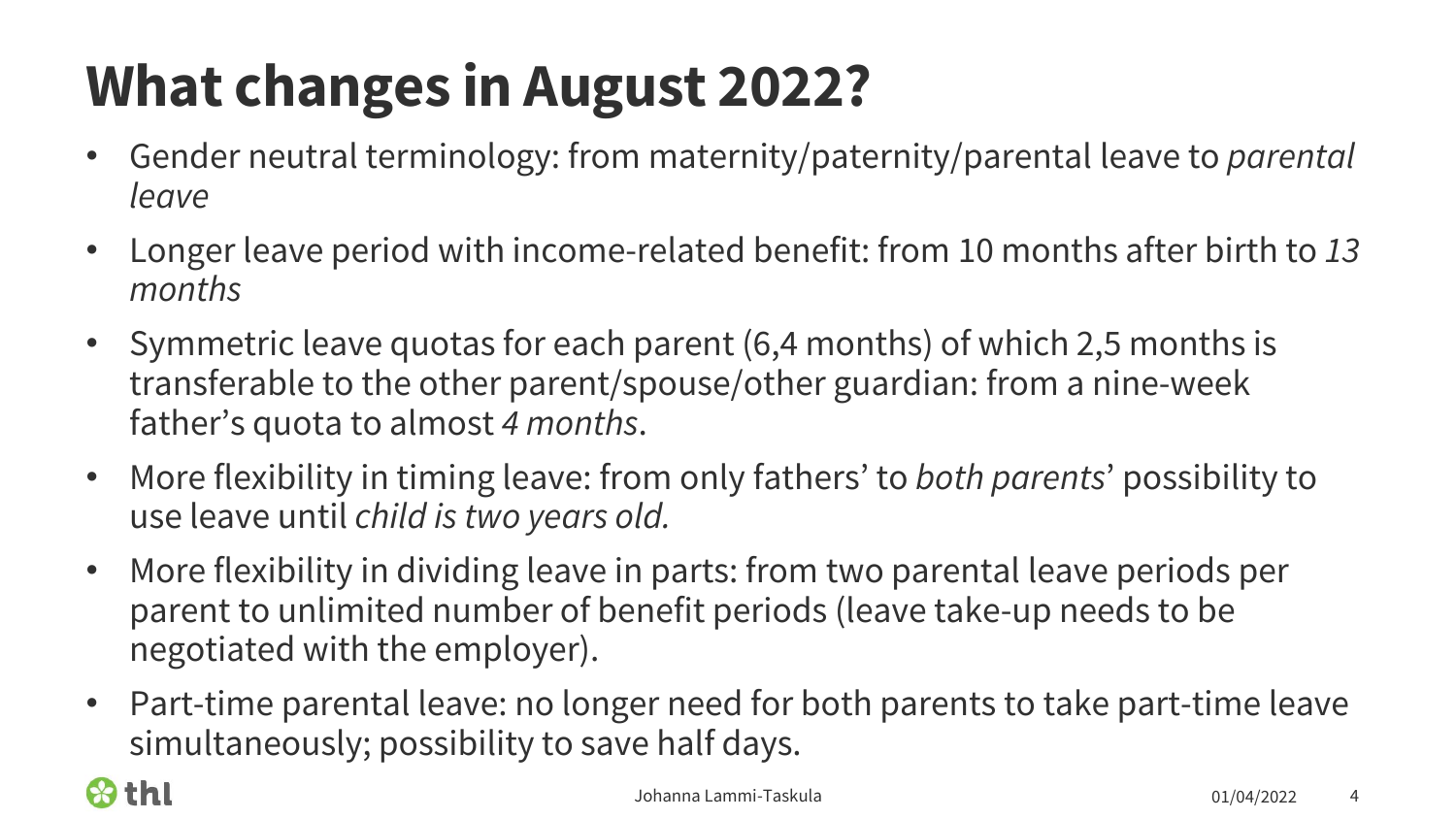### Old and new Parental Leave scheme in Finland (days; 6 days = 1 week; 25 days = 1 month)



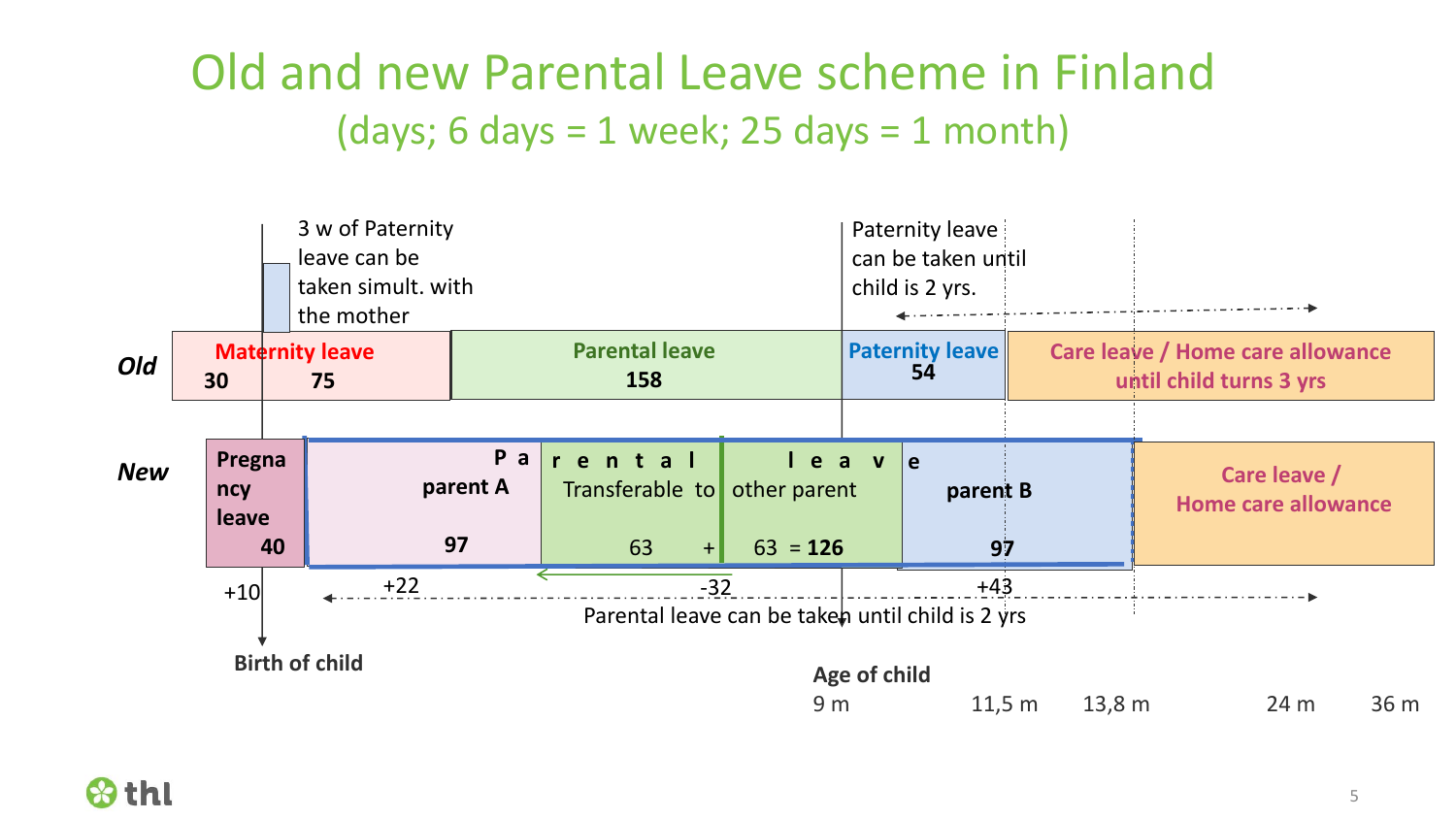## **New Parental leave in principle & practice**

#### *In principle*

|  |                                          | <b>Parent A</b>          | <b>Parent B</b>          |                                                                                      |
|--|------------------------------------------|--------------------------|--------------------------|--------------------------------------------------------------------------------------|
|  | <b>Pregnancy</b><br>leave<br>$6,7$ weeks | parental leave           | parental leave           | <b>Care leave</b><br>Until the child is 3 yrs old<br>(flat-rate Home Care Allowance) |
|  |                                          | 6.4 months               | 6.4 months               |                                                                                      |
|  |                                          | (income-related benefit) | (income-related benefit) |                                                                                      |

#### *In practice, for example*



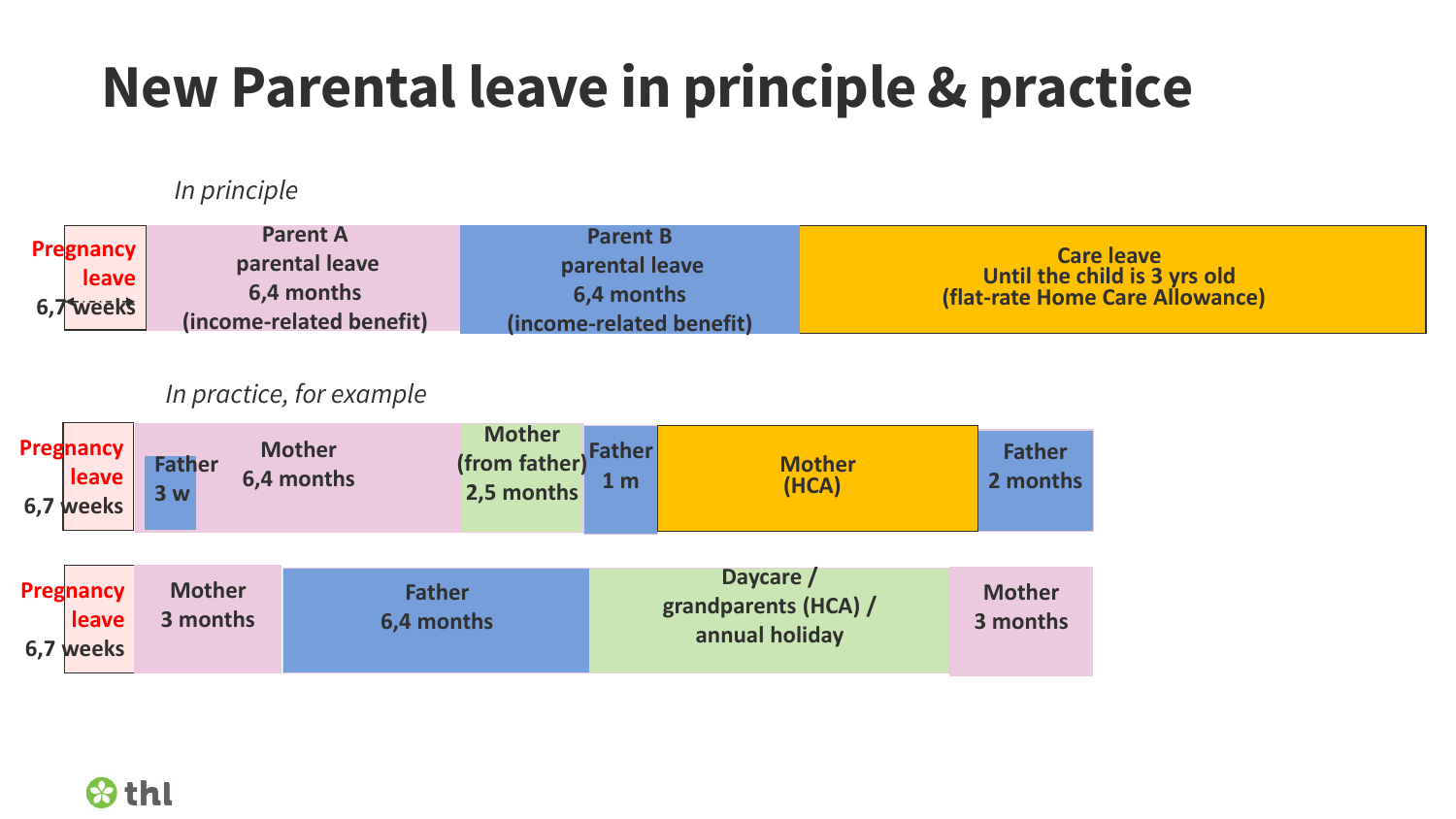### **Parental / child care leave in the Nordic countries** (weeks)



■ unpaid parental leave

- transferable parental /childcare leave with flat-rate benefit
- $\blacksquare$  transferable parental leave
- non-transferable parental leave quota for father
- non-transferable parental leave quota for mother
- $\blacksquare$  paternity leave

**Paragmental** pregnancy / maternity leave

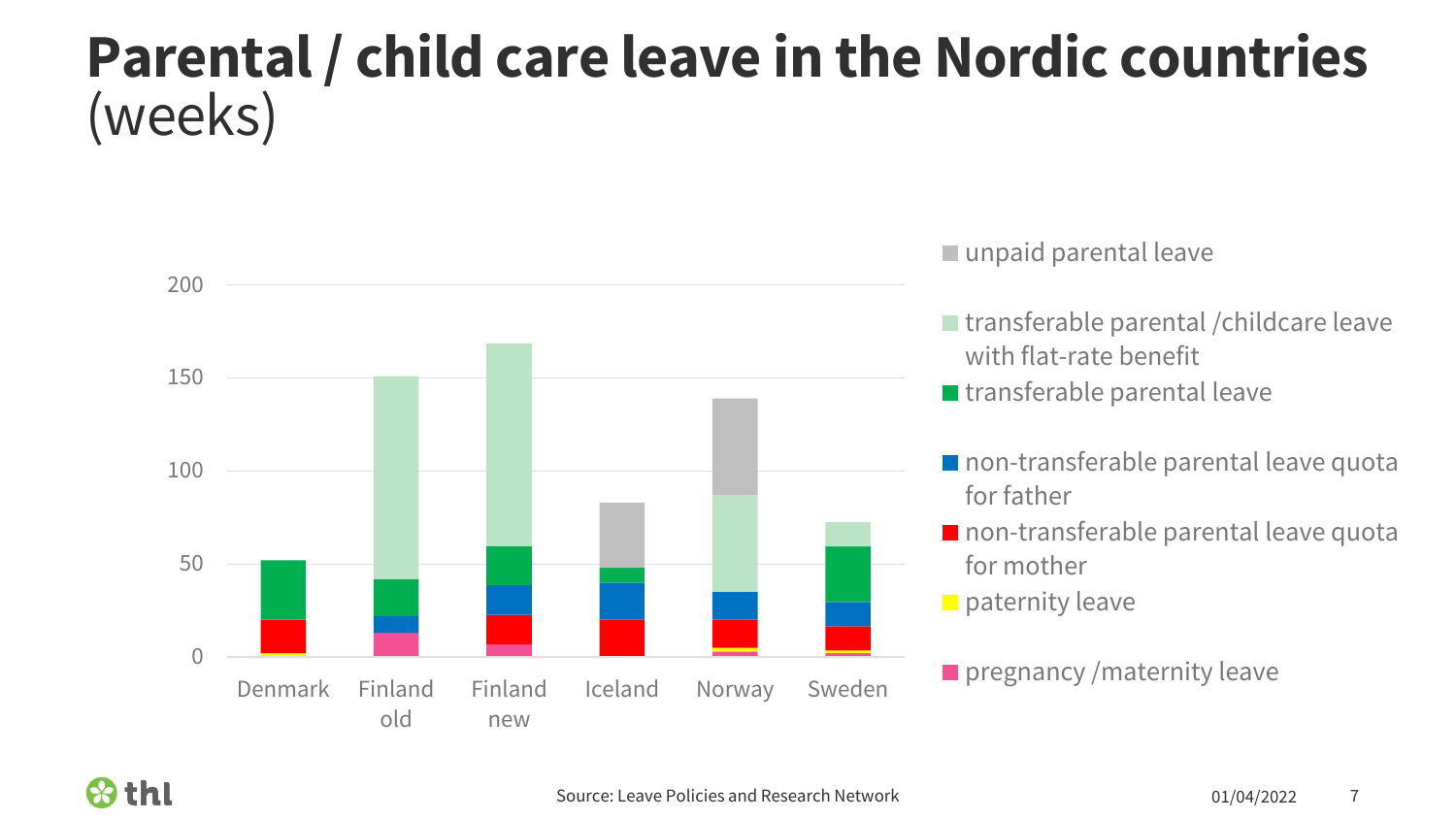### **The new parental leave in Finland is more "Nordic"**

encourages parents to *share leave more equally*

- each parent gets an equal leave quota (but part of it is transferable)
- the non-transferable father's quota is longer than before
- allows *more flexibility* in take-up of leave
	- timing, blocks, part-time leave
- provides better *support for family economy*
	- leave with income-related benefit is longer than before

takes better into account *family diversity*

• children with single, same-sex, adoptive parents.

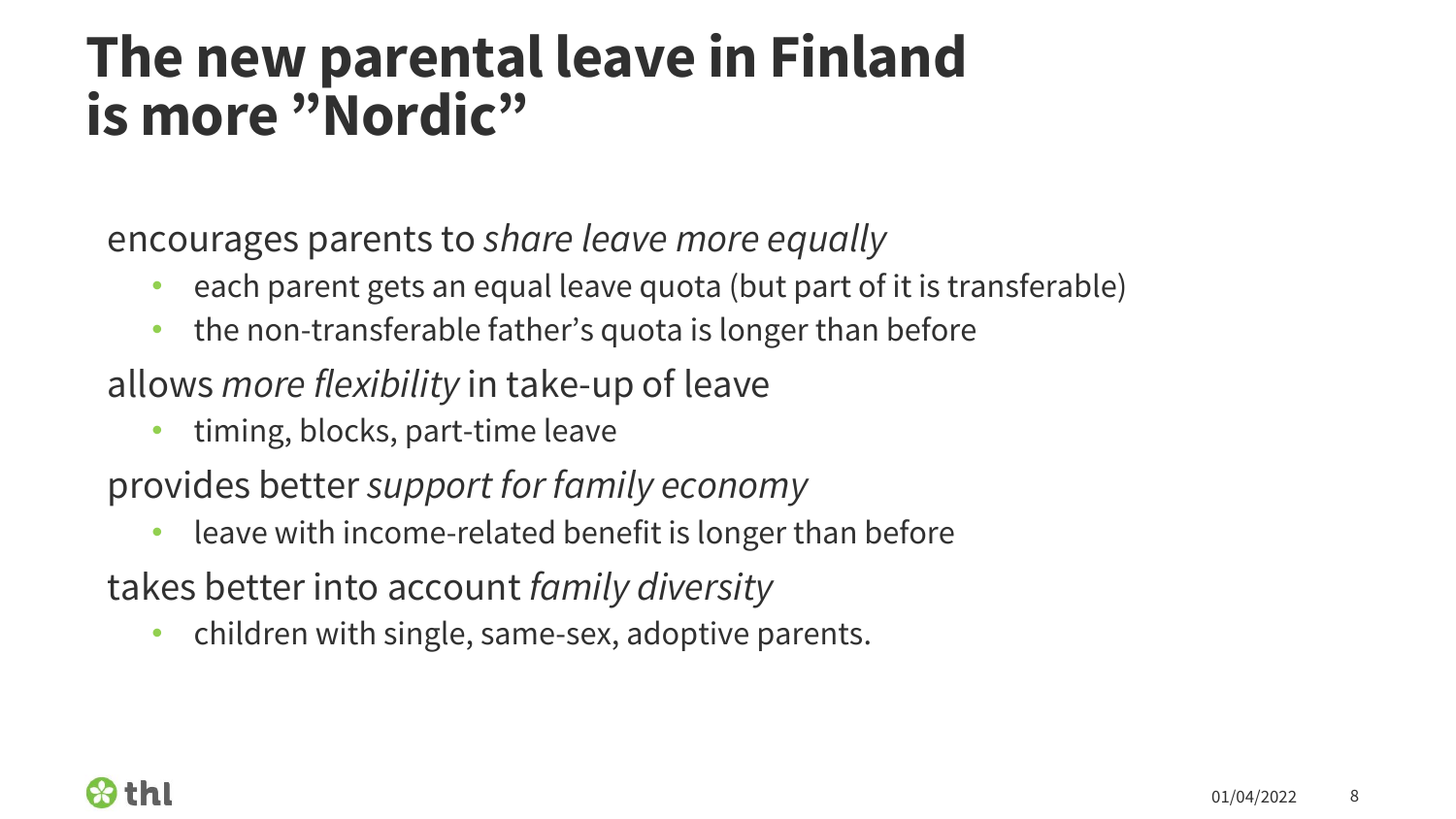### **What's in it for fathers?**



### **Longer father's quota**

- sends a message that fathers have equal care responsibility and are equally important and capable carers for their children
- supports fathers' leave possibilities at the workplace
- strengthens father-child relationship
- increases father's happiness
- increases marital satisfaction
- may prevent tensions and separations related to unequal division of labour.